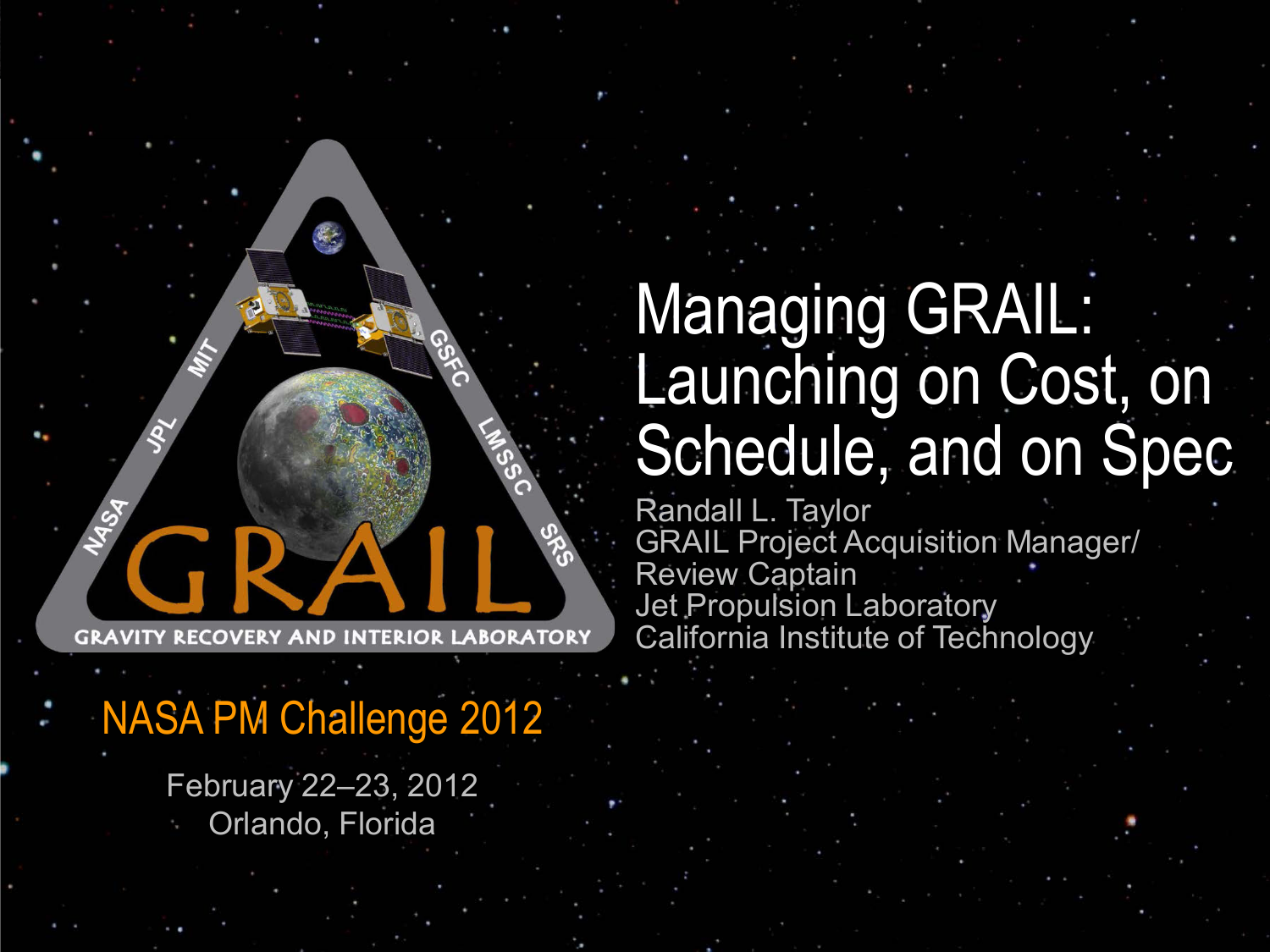## Agenda

- The GRAIL mission
- Project management
- Design
- Development
- ATLO
- Contract collaboration
- Reviews
- Summary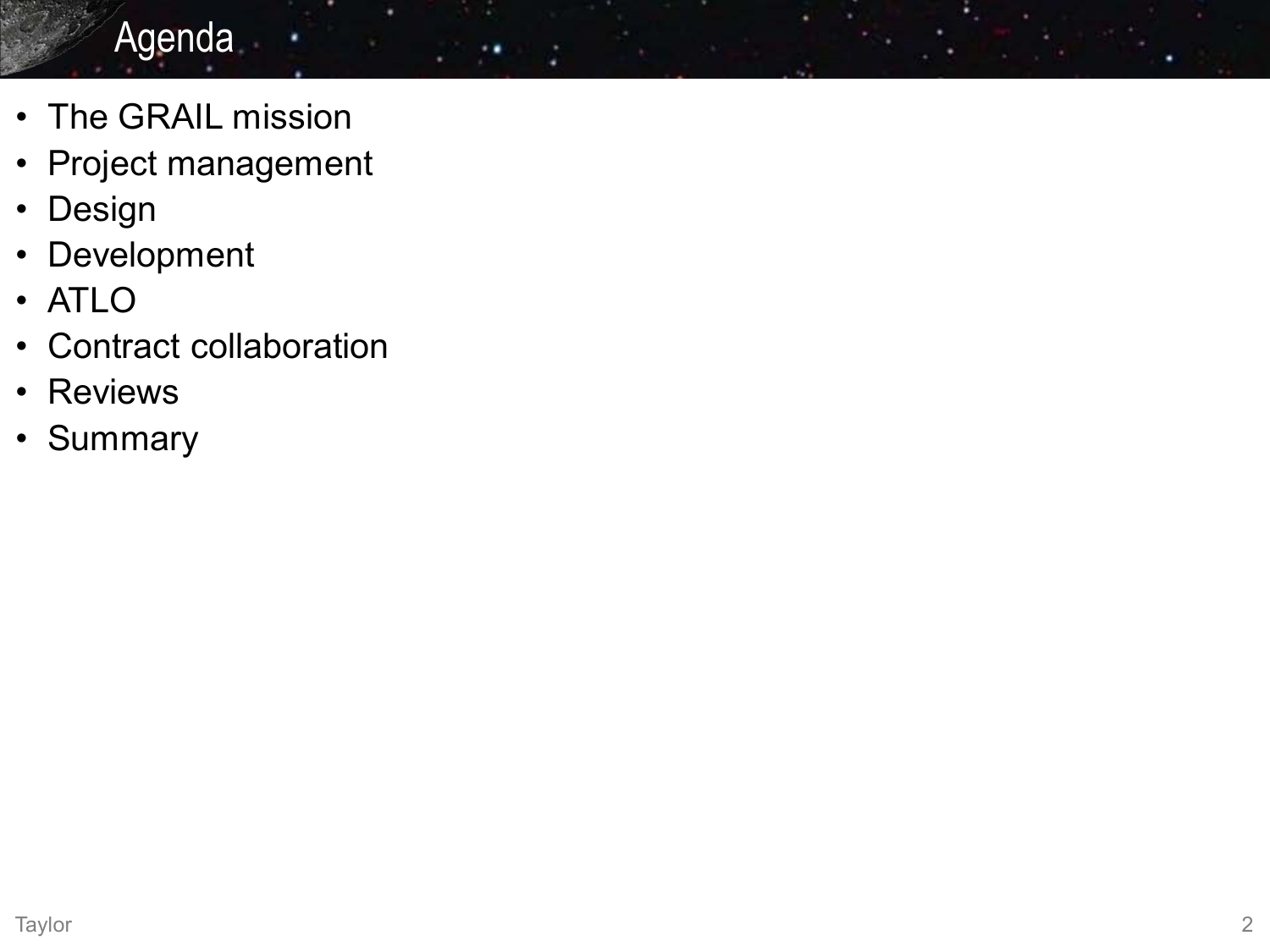## The GRAIL Mission (1/5).

- The Gravity Recovery And Interior Laboratory (GRAIL) mission was selected by NASA as a Discovery Program project
- GRAIL is PI-led (Dr. Maria T. Zuber, MIT) and JPL-managed
- Key development dates:
	- Jan. 2008: Start of Phase B
	- Apr. 2008: Project Mission System Review (PMSR)
	- Nov. 2008: Project PDR
	- Jan. 2009: Confirmation Review/Key Decision Point (KDP)-C
	- Mar. 2009: Start of Phase C
	- Nov. 2009: Project CDR
	- Jan. 2010: Mission Directorate PMC
	- June 2010: Project SIR
	- July 2010: DPMC/KDP D
	- July 2011: Operations Readiness Review (ORR)
	- Aug. 2011: Mission Readiness Review (MRR)
	- Aug. 2011: Mission Readiness Briefing (MRB)/KDP E
	- Sept. 10, 2011: Launch!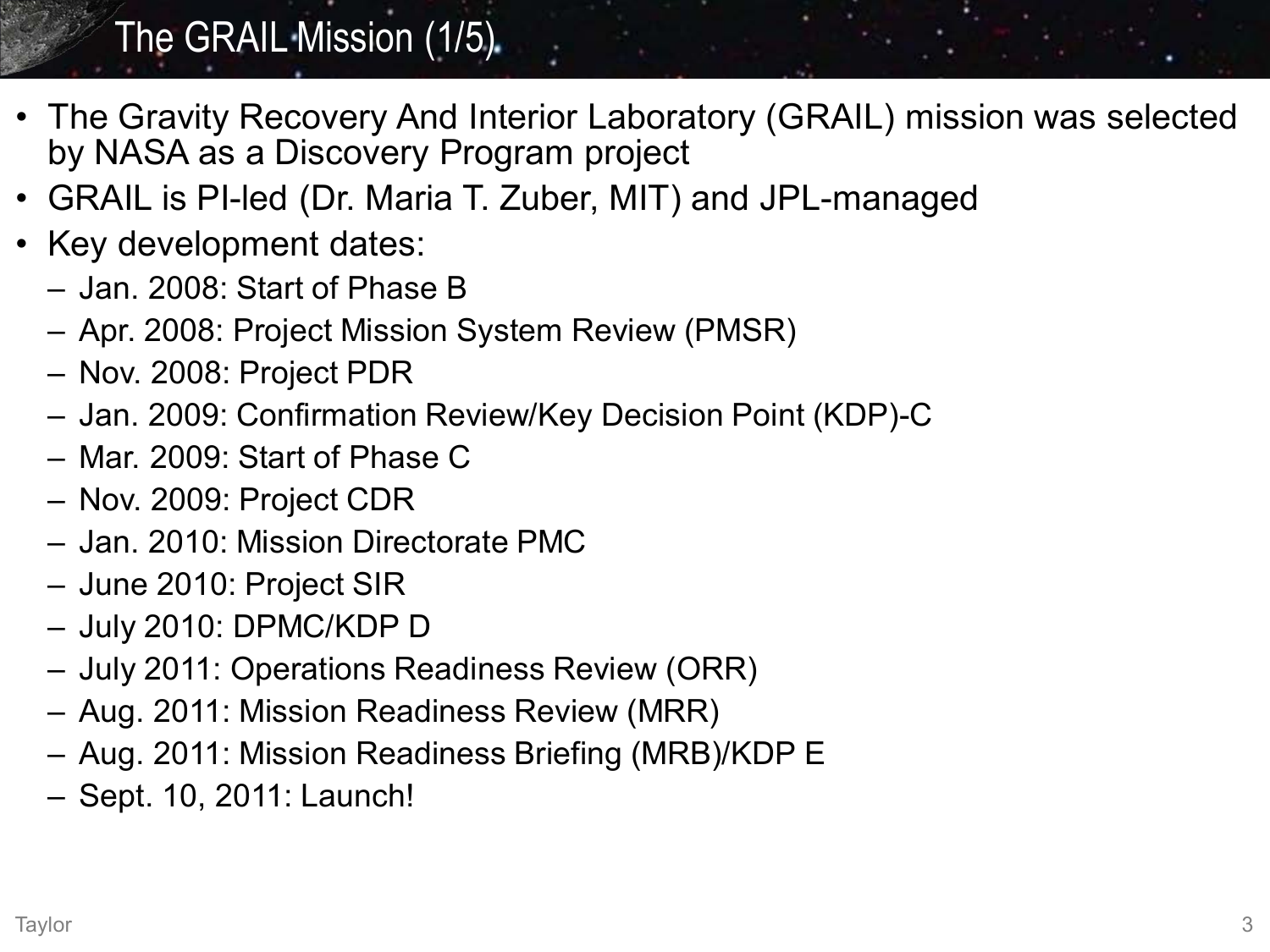## The GRAIL Mission (2/5)

- Science objectives:
	- Determine structure and interior of the Moon, from crust to core
	- Understand thermal evolution of the Moon
	- Extend knowledge to other terrestrial planets
- Mission outline:
	- Twin spacecraft launched on a Delta 7920H-10
	- 9-month mission; launch in Sept 2011
	- Low altitude, 50-km polar orbit
	- 82-day primary mapping mission
	- Spacecraft operates at ~200 km separation
	- Extensive science data analysis
	- E/PO MoonKAM cameras engage public
	- Heritage: GRACE-like mission concept
	- Heritage: Spacecraft from LM: XSS-11 and **MRO**
- Science measurements and payload:
	- Ka-band ranging system (with GRACE heritage) measures relative velocity of CM of two spacecraft
	- DSN used for absolute position determination
- Mission management:
	- MIT: PI, SRS contract for E/PO
	- GSFC: Gravity science modeling and data analysis
	- JPL: PM, SE, MA, MO and GDS, payload, LM spacecraft system contract, data processing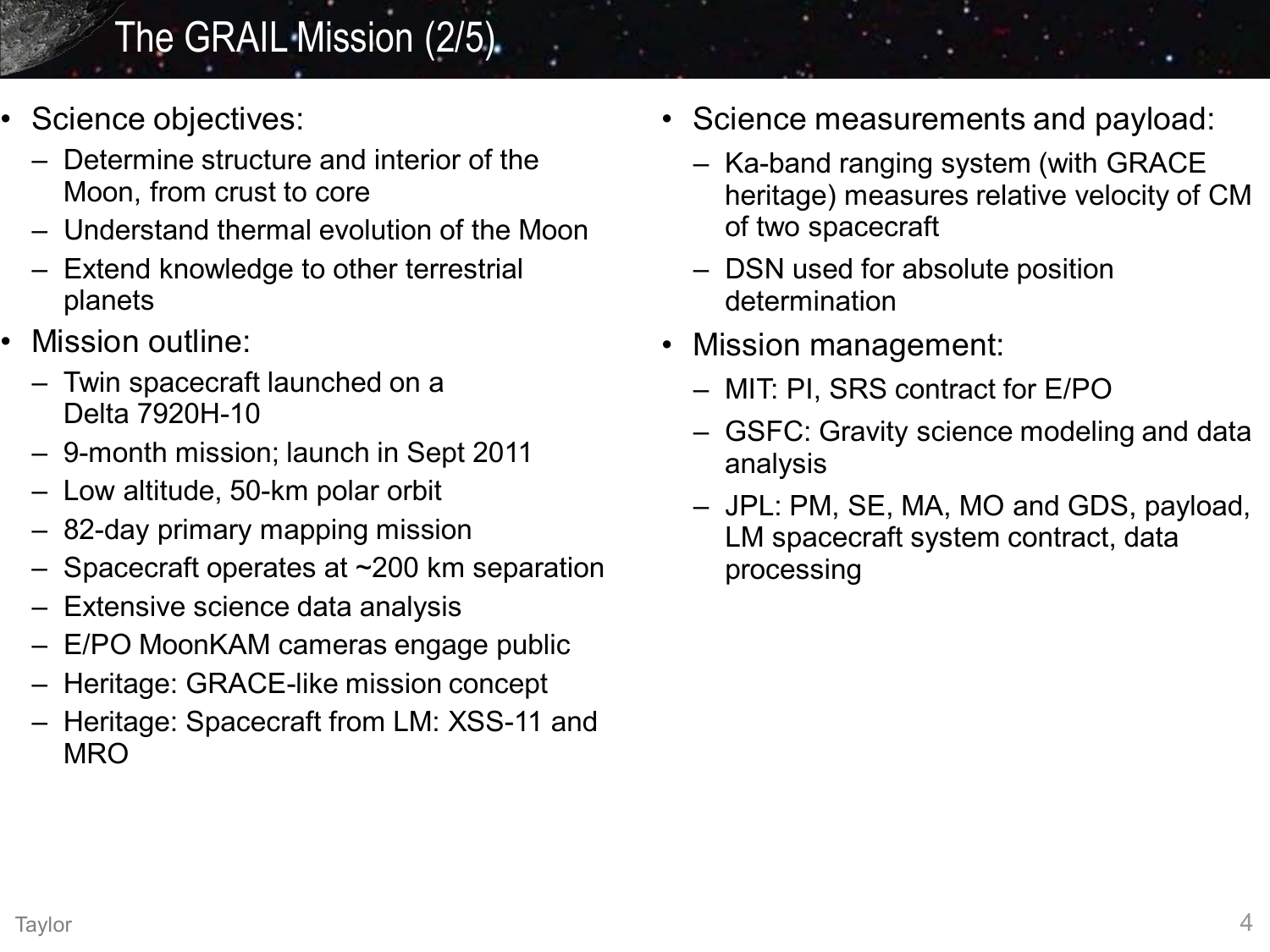## The GRAIL Mission (3/5).

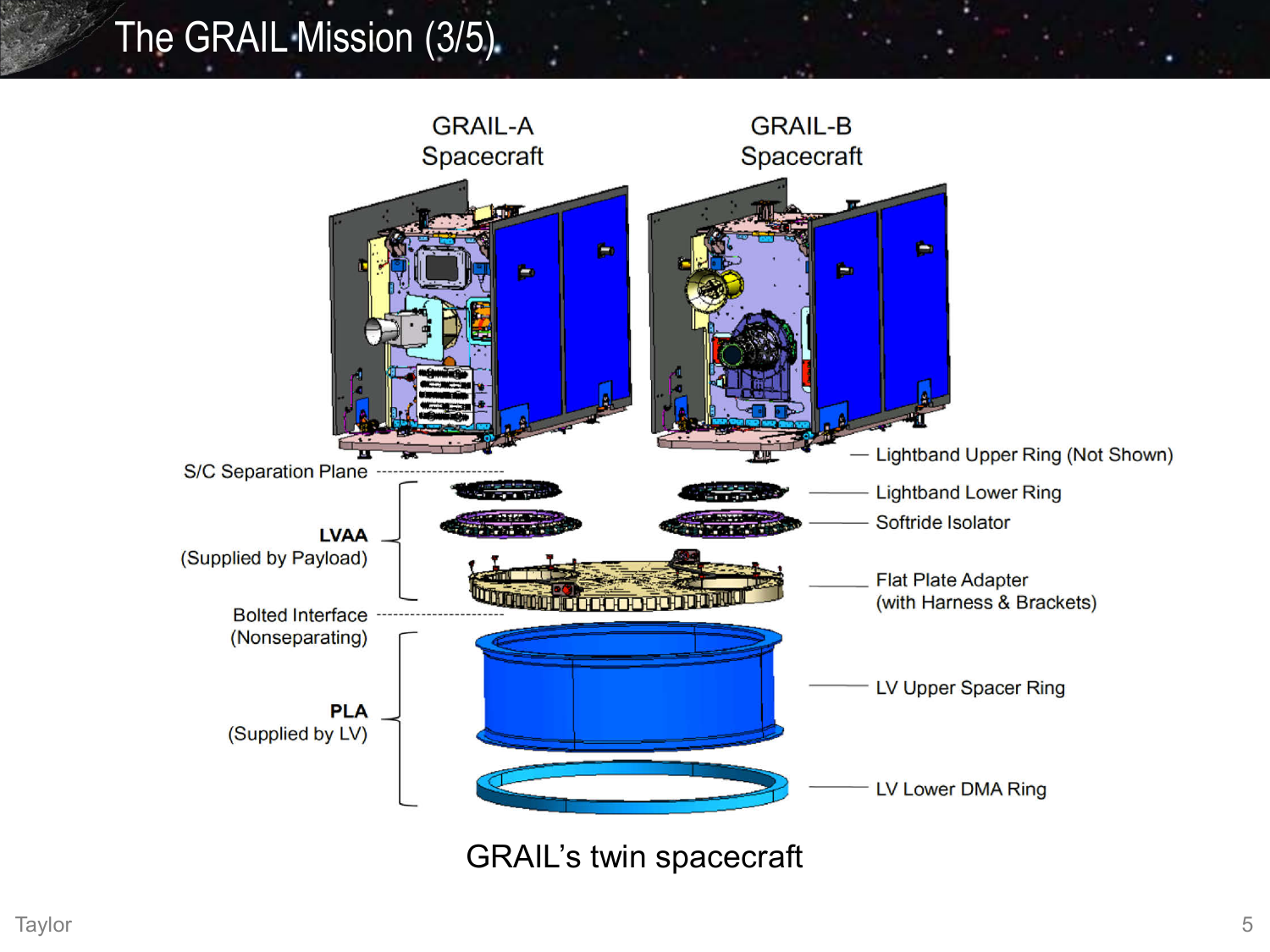## The GRAIL Mission (4/5)



Spacecraft in launch vehicle payload fairing



GRAIL launch, September 10, 2011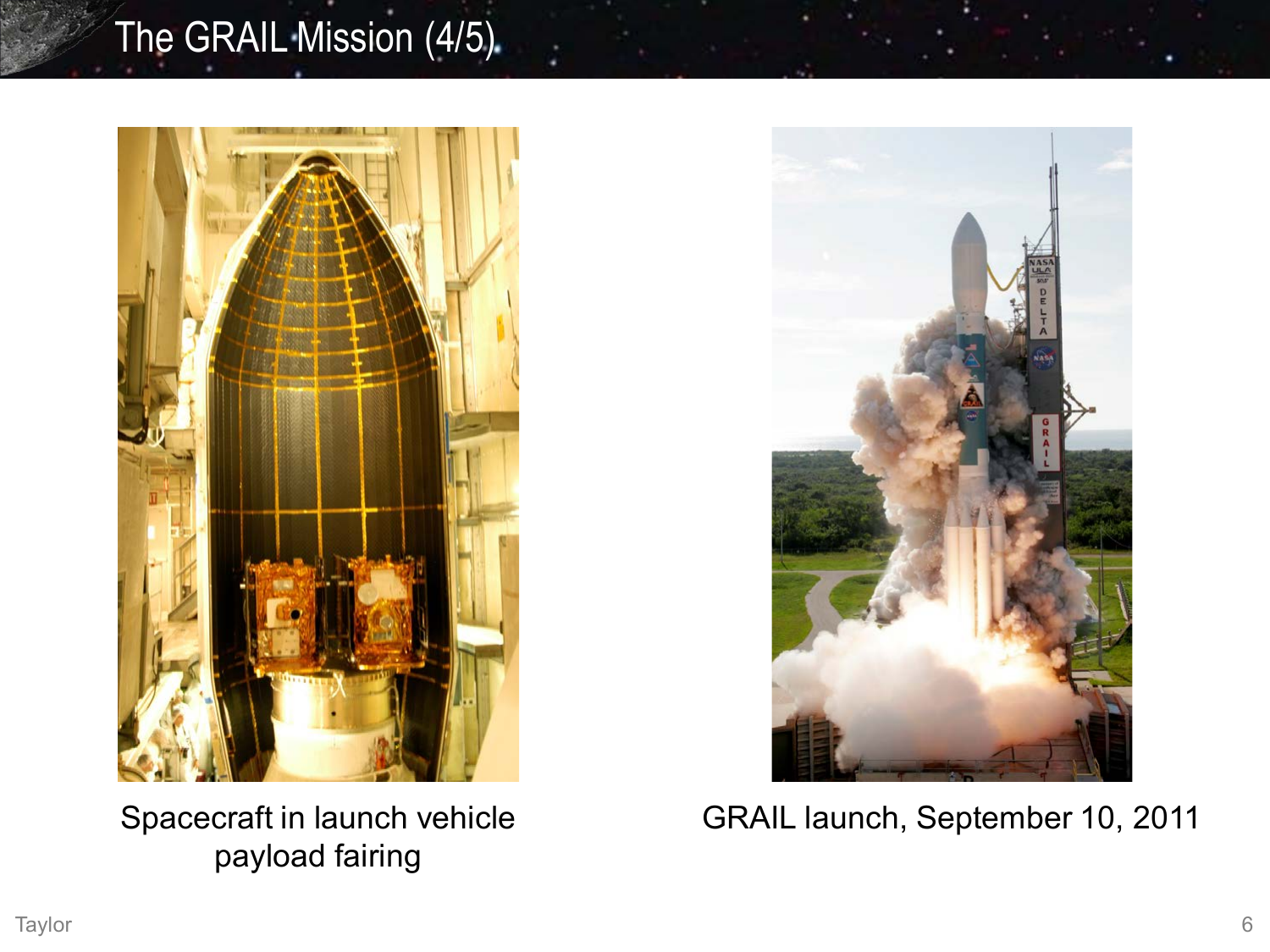## The GRAIL Mission (5/5)



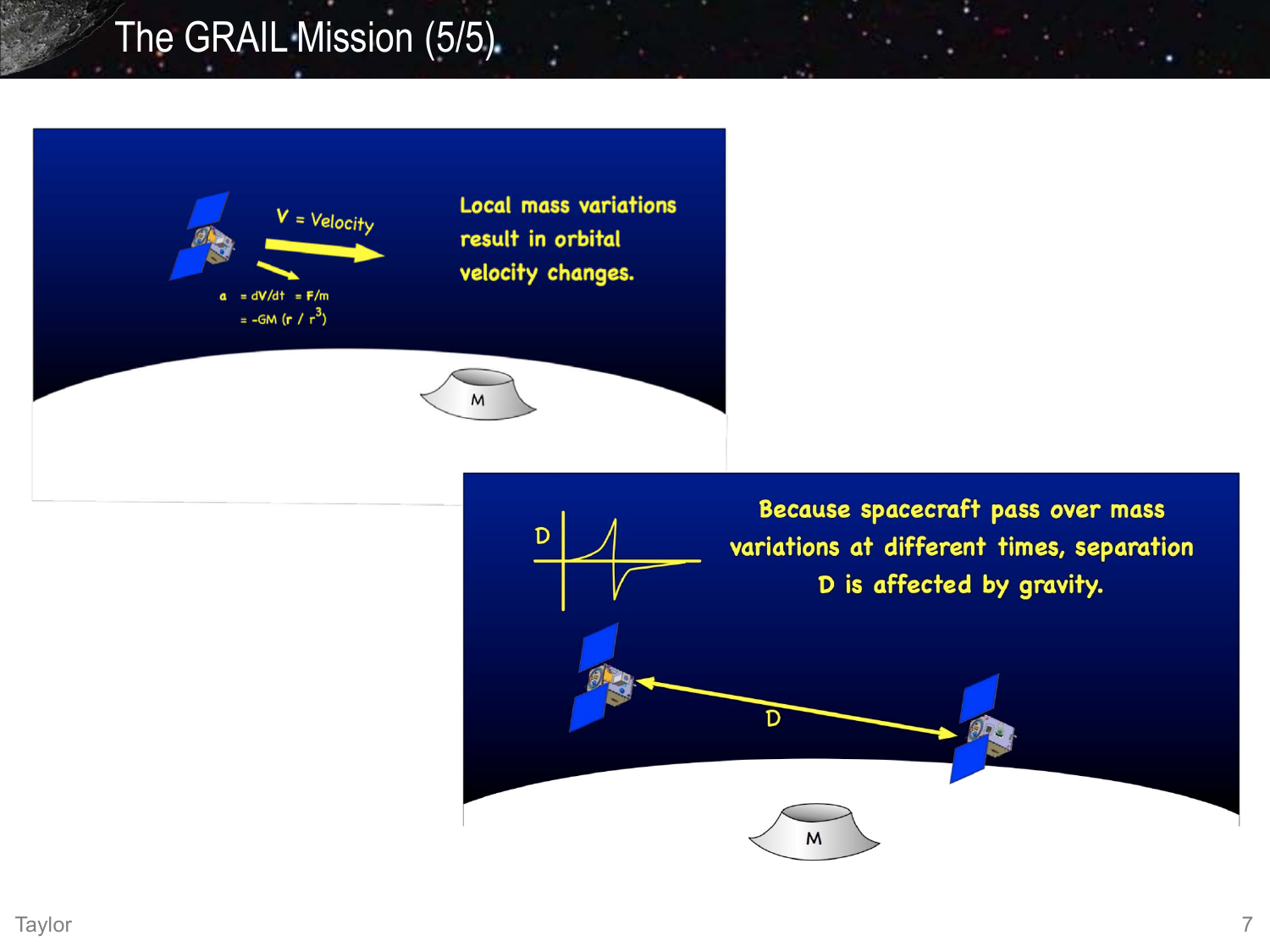#### **Science**

- Level-1 Science Requirements were proposed in the Step-2 proposal and accepted by NASA
- The measurement requirements reflected spacecraft & instrument capabilities
- The Level-1 Requirements were never changed during the course of Phases B, C, and D
- NASA provided some additional funds at Project Confirmation for science risk reduction
- Due to the importance of error sources management and modeling, multiple gravity modeling and simulation peer reviews were conducted, as well as thorough spacecraft/payload testing

*Science did not drive project design and development*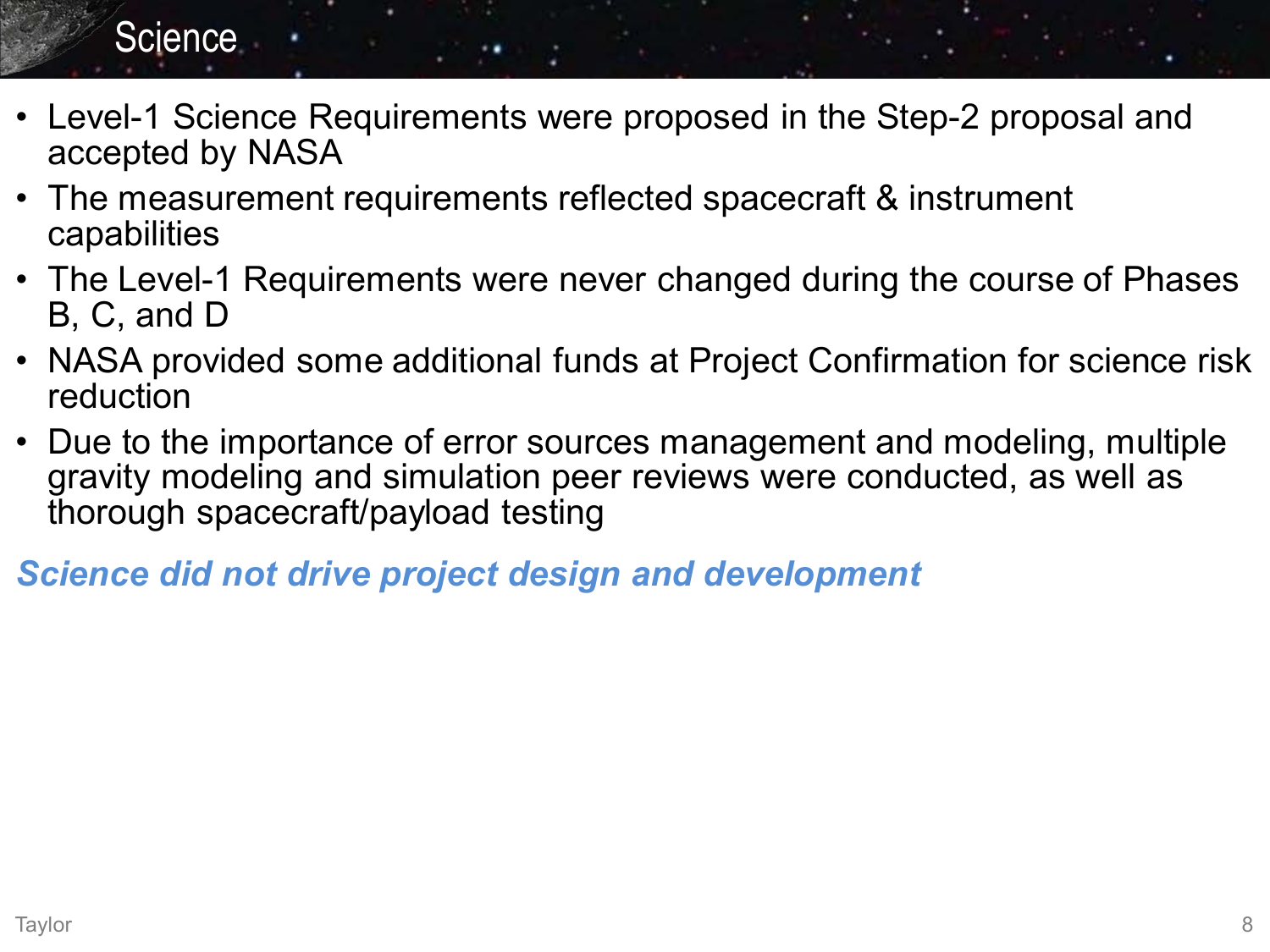## Project Management

- With a project cost cap, GRAIL required thorough yet agile project management processes
	- Fully compliant with NPR 7120.5D, NPR 7123.1, and JPL Flight Project Practices and Design Principles
	- Led by key personnel with the right experience and the right attitude (who stayed on the job)
- PI was "hands-on"
- Project Systems Engineer was the ETA; Chief Engineer (through CDR) led system architecture and trade studies
- Risk Management was not a compliance or audit function; it was a valueadded technique to manage the work to go
- SMA was a full partner and a problem-solver on Tiger Teams when issues arose
- Business Management participated in the Technical, Schedule, and Cost (TSC) Control Board, using proactive schedule management in addition to EVM
- Project team partnered well with the Discovery Program Office (MSFC) and Program Executive (HQ)
- Project management focus areas and tools of choice changed through the life cycle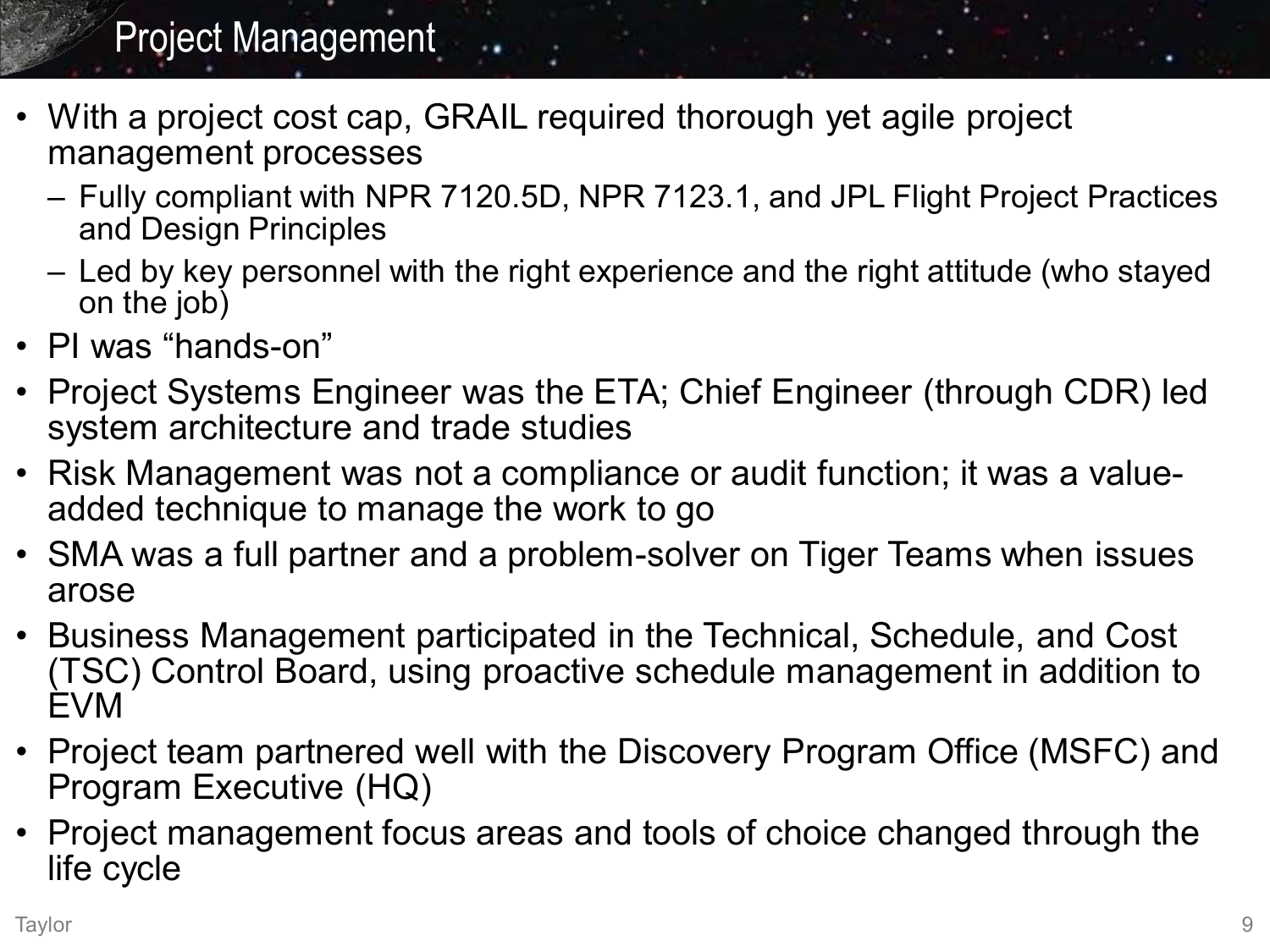#### **Design**

- Phase A (6 months)
	- Completed the required conceptual design, management plan, and cost proposal (in a Concept Study Report aka Step 2 proposal)
	- Got an early start on Phase B
		- Used JPL's Gravity Recovery Instrument for Planets (GRIP) testbed for early system analysis using GRACE residual hardware and GRAIL prototype electronics
		- Produced preliminary versions of all Phase B gate products
- Phase B (12 months)
	- Demonstration of technology maturation for new Payload elements (e.g., Time Transfer System)
	- Conducted institutional review of readiness to initiate preliminary design (Project Mission System Review)
		- Challenging due to late start in staffing up
	- Conducted a battery of Inheritance Reviews
		- In most cases confirmed design heritage
		- Failed the IR for Reaction Wheels resulted in change out of supplier
	- Conducted pre-PDR reviews (38!)
		- Spacecraft subsystems, portions of MOS, cross-cutting areas (e.g., requirements)
- Project PDR was JPL's first under new NASA SRB rules (more to come)
	- Finding: "Instrument is above PDR level."
	- Finding: "Spacecraft system is at PDR level."
	- Recommended additional attention in four specified areas

#### *Project essentially achieved our objective of "No liens going into Phase C"*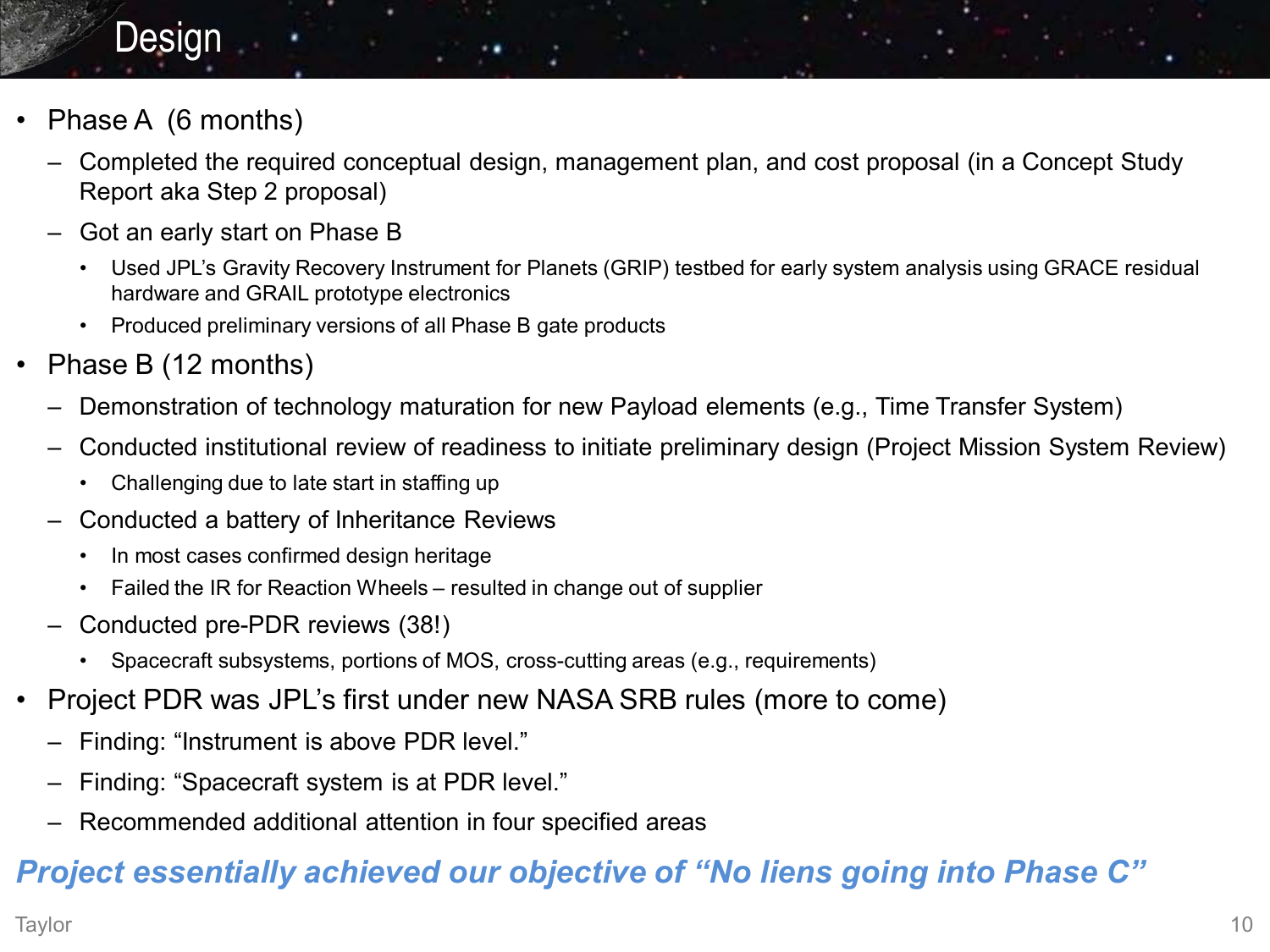## Development (1/2)

- Final design (12 months)
	- Project CDR preceded by 28 internal reviews, gate products, etc.
- Technical Challenges
	- Reaction Wheels—modifications to existing product line (smaller, electronics integrated)
	- Avionics—Lockheed Martin reversed "make" decision to complete IRAD product development (MRO-Lite)
	- EEE Parts—late ordering, some obsolete, some nonstandard
- Successfully passed Project CDR, with one caveat
	- Finding: "Instrument is above CDR level."
	- Finding: "Spacecraft system is at CDR level (with full closure of avionics subsystem CDR …)"
	- Completed Delta-CDR for Avionics one month later

#### *Ready to build, but really bad news arrived!*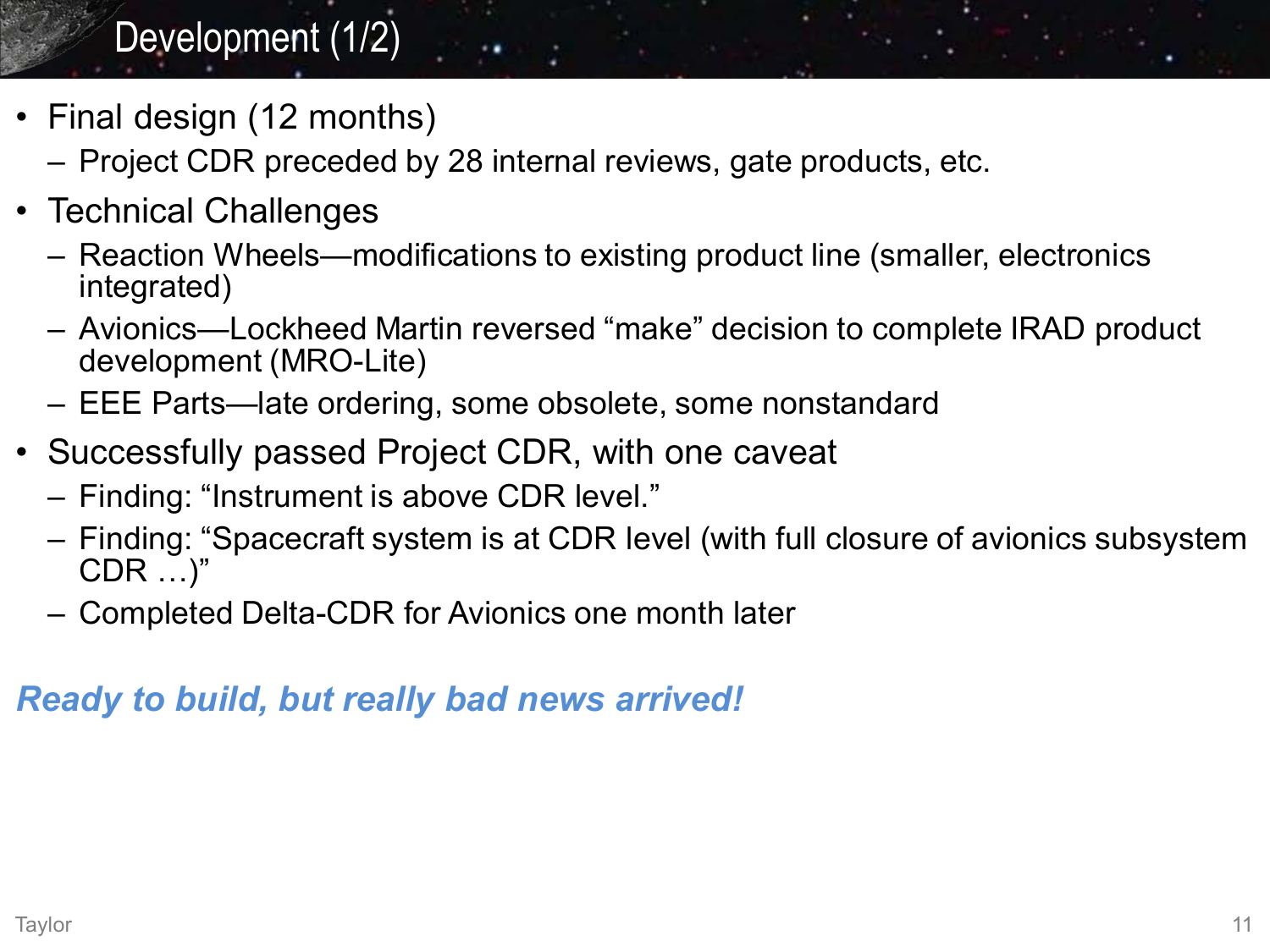## Development (2/2)

- New launch loads, oh my!
	- GLAST's Delta II Heavy launch loads were more severe than had been provided as GFI
	- GRAIL spacecraft would be shaken to bits if we proceeded to build
	- Tiger Team; Independent Assessment; authorization of SoftRide launch attenuation system; rapid PDR and CDR by Moog CSA (just in time for SIR)
- System Integration Review
	- Held one week prior to Step 2 proposal commitment so project still had the originally-planned 65 days of schedule reserve
	- Passed with some liens but approval to start ATLO
		- Finding: "Payload is in terrific shape, and on time!"
		- Finding: "A key post-CDR issue, launch loads, has been successfully mitigated"
		- Liens were Reaction Wheels test failure (the week before SIR), Avionics delivery, and Flight Software schedule

#### *Adequate reserves and an agile team allowed the threat to Launch to be overcome*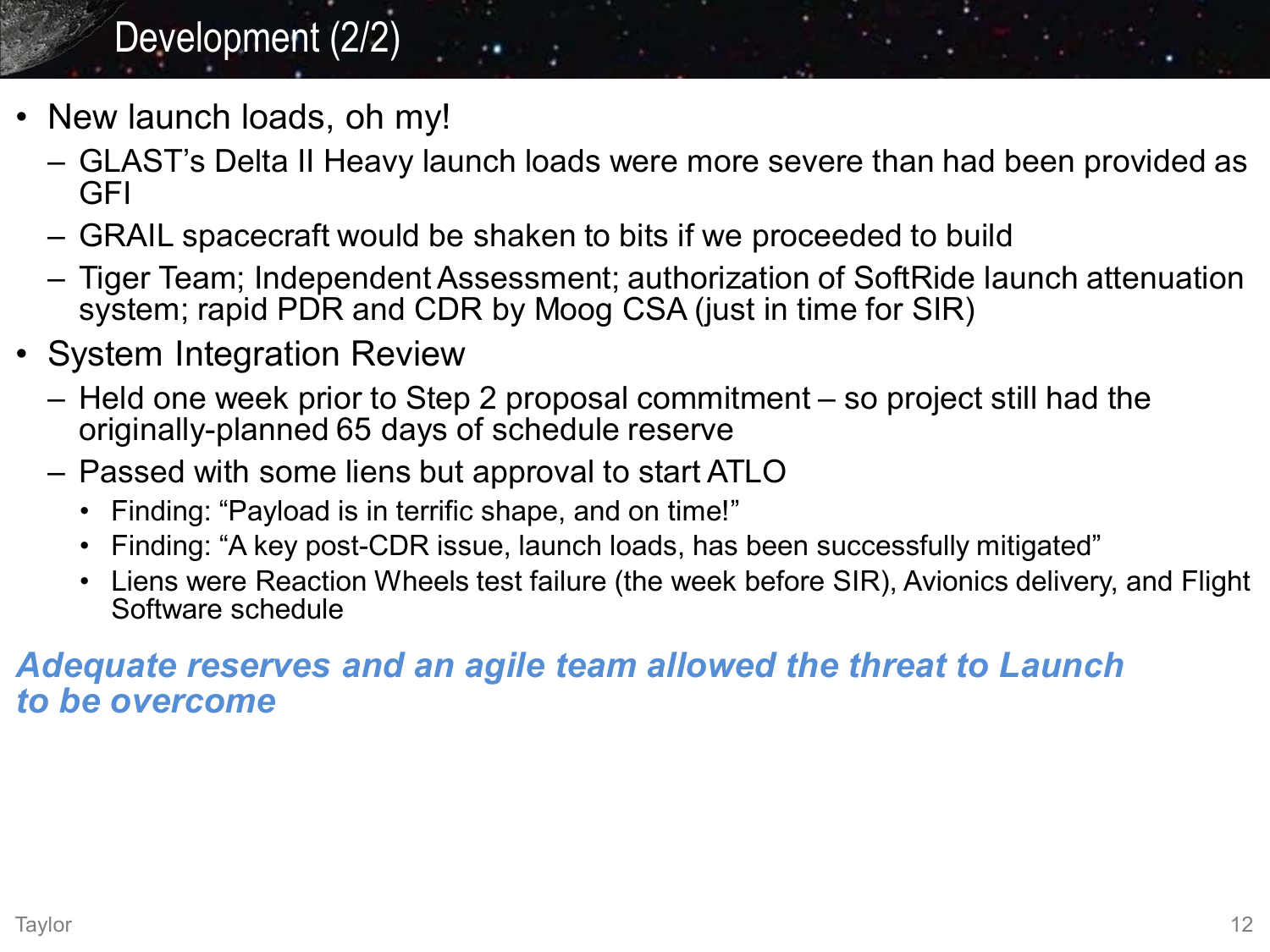## ATLO

- GRAIL had the challenge of assembling and testing two spacecraft, while a third (Juno's) was running ahead in the LM plant
	- Project found a way to make two spacecraft a benefit instead of a handicap
		- Accommodate late delivery of flight Avionics with ATLO test units
		- Perform workmanship tests on both spacecraft, performance and stress tests sometimes on both and sometimes on only one
		- Incompressible Test List tests all completed
		- Highest-priority risk-reduction tests all completed
- The ATLO plan changed every week (sometimes more often)
	- Philosophy was to always keep making progress
- Focus on hardware and software development meant that open paper and V&V received lesser attention and resources
	- Project added staff and selective second shift to catch up
	- No deferred development—everything on the Must Complete Before Launch List was completed

*Experienced, nimble, bonded workforce prudently applied schedule and cost reserves to reach the finish line*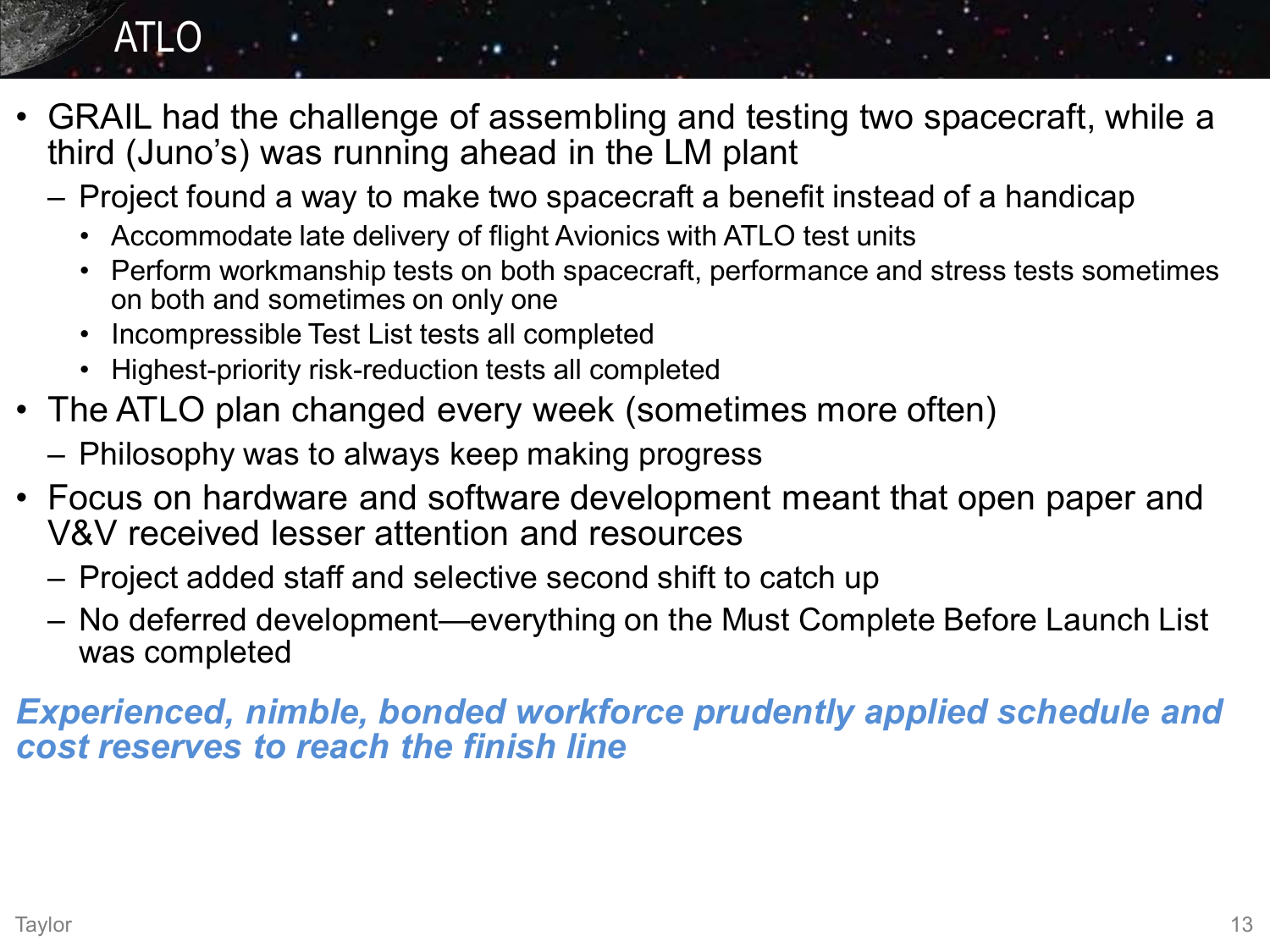#### Contract Collaboration ..

- JPL subcontract to LM for spacecraft and ATLO
	- Phase A: FFP
	- Phase B: CPFF
	- Phase C/D: CPFF/IF (including in-flight performance & cost performance)
	- $-$  Phase  $F: C$ PFF
	- Few changes; EVM in Phase C/D
- Surveillance (insight/oversight) approach (streamlined and embedded)
	- Document submittals
	- Reviews
	- People—"team" culture, 24-hr rule, mutual aid
- Surveillance tools
	- Early: trade studies, drawings, procurement specs
	- Middle: HW/SW deliveries
	- Late: ATLO schedule, daily telecons

#### *A strong team playing well together will adapt processes and tools for success*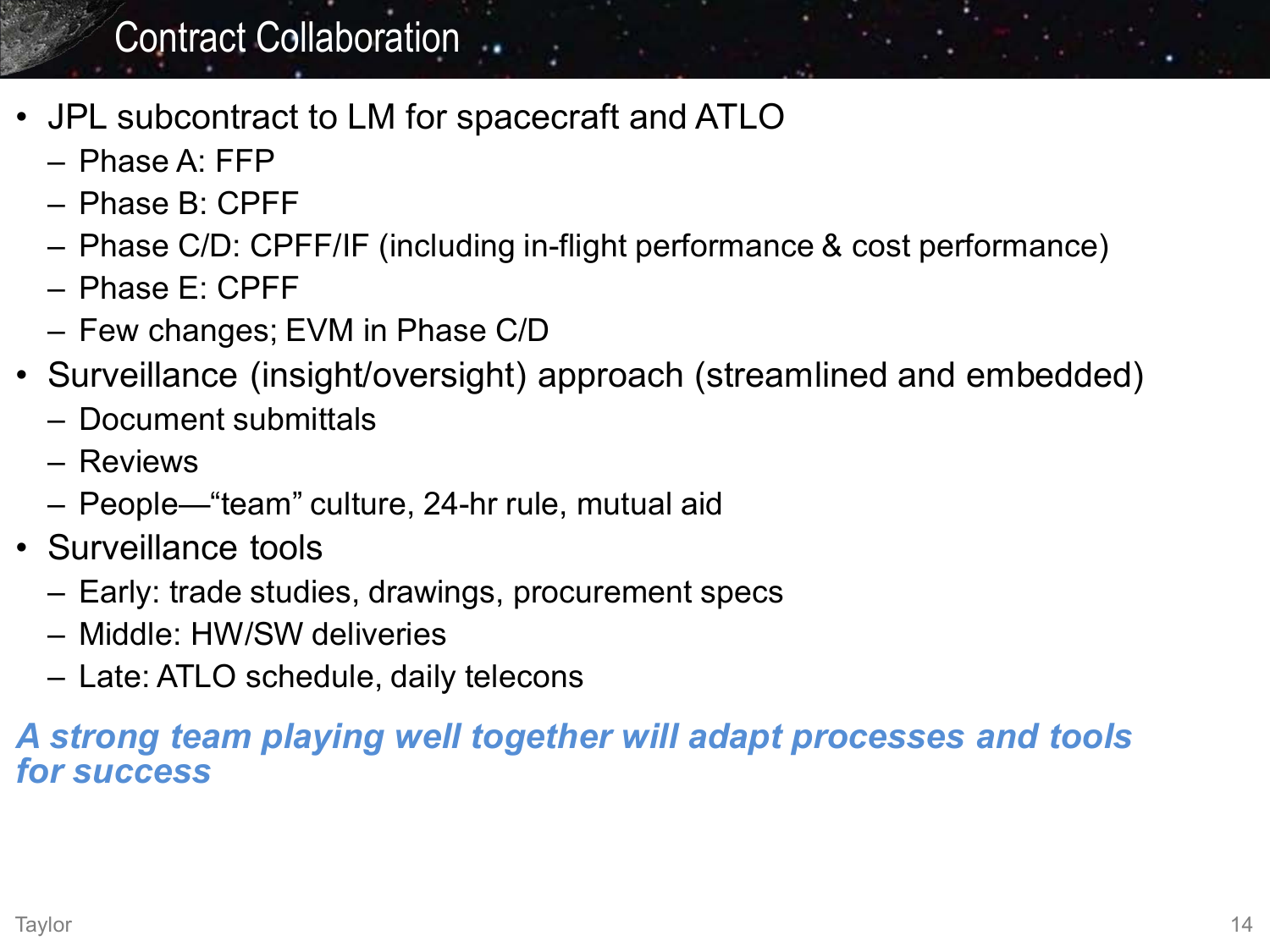#### **Reviews**

- GRAIL was the first JPL flight project implemented under NPR 7120.5D (SRB construct)
- Many, many reviews! (NASA, institutional, peer)
	- Coordinated by Review Captain and support team (see three IEEE papers)
- SRB process learning curve
	- SRB staffing
	- Terms of Reference (ToR)
	- Independent Cost Estimate
	- Independent Schedule Assessment (never solved this one)
- SRB successes
	- Regular telecons with SRB Chair and Review Manager
	- Document delivery schedule
	- Monthly project status updating